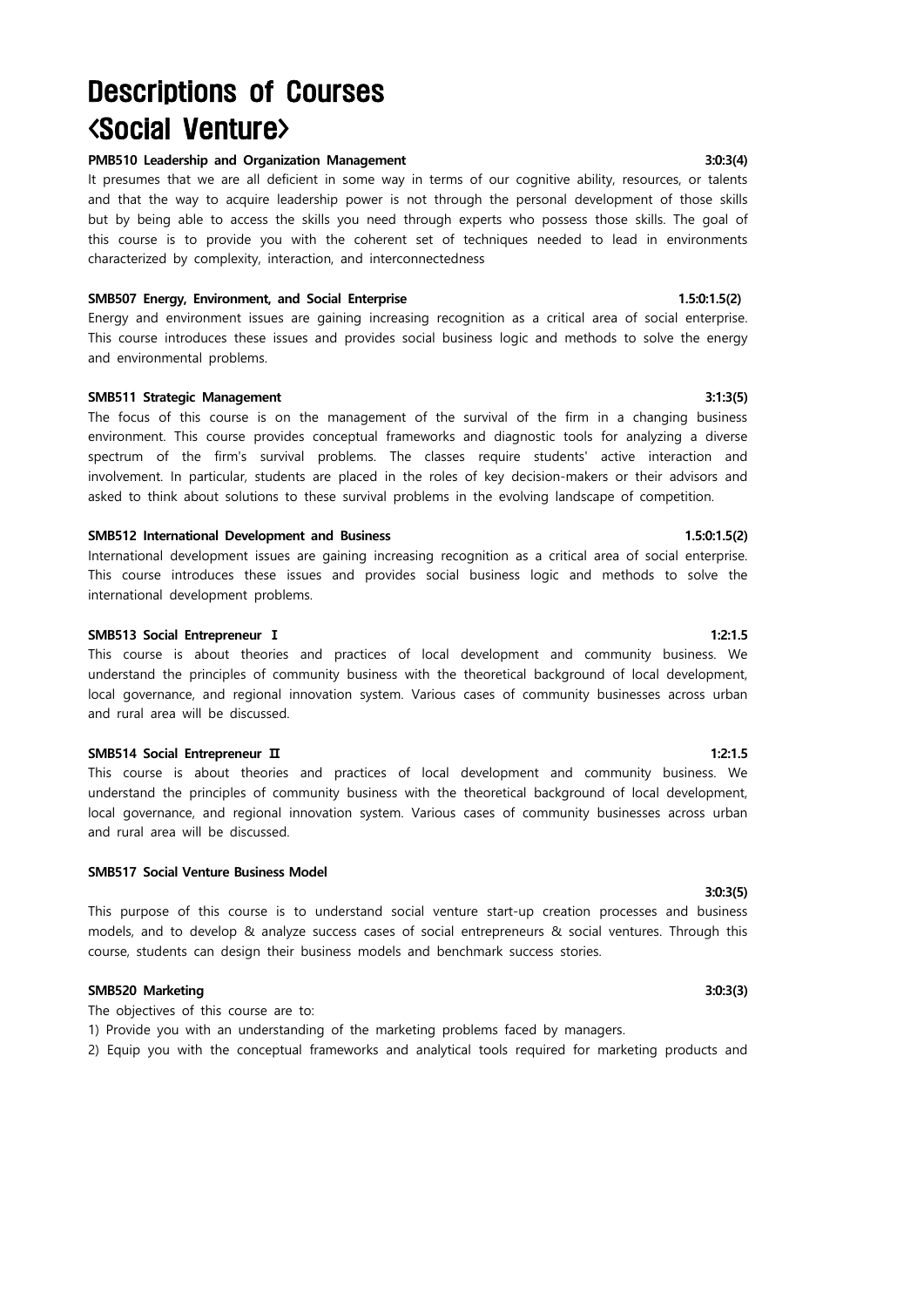### services.

# 3) Enhance your skills to identity crucial marketing issues and make logical decisions to solve the issues. 4) Provide you with opportunities to understand marketing tools correctly and to apply them in realistic situation by analyzing marketing cases.

### **SMB521 Green Marketing 1.5:0:1.5**

# Environmental issues affect firms in many ways. To the marketing professional, environmental issues may provide a new market niche or product category through green marketing programs. This course will better prepare students for a marketing career.

### **SMB536 Social Enterprise & Management 3:0:3**

To lay a foundation for social entrepreneurship and social enterprise, this course offers a set of theoretical and analytical tools for managing social enterprises derived from social entrepreneurship. By examining various social-enterprise cases through useful and applicable management frameworks and methods, students are expected to enhance their capabilities to analyze and manage social enterprises.

### **SMB540 Business and Society 3:0:3(4)**

The importance of Corporate Social Responsibility (CSR) has been increasingly recognized by both business and society. This course provides the theory on social issues and business practice and discusses the related issues to solve the social problems.

# **SMB541 Management of Information Technologies 3:0:3**

Through information and communication technology, now business processes of modern firms are globally connected and innovation on business models and processes are sought by IT. The investment of IT has been ever increasing and comprises more than half of capital investment by firms. Hence, effective management of IT is very critical in business success. Therefore, this course will outline how to manage IT from business perspectives.

### **SMB543 Designing and Commercialization for Social Ventures Ⅱ**

This course focuses on implementing the business model and customizing strategy development for social ventures from the business plan; prototyping, verification of products & services, market testing, and funding. Business models of students will be upgraded and scaled up based on testing, prototyping, and implementation for social venture start-up.

### **SMB544 Business Development for Social Ventures**

The objects of this course is to help students develop their own business models for new social ventures. Through the mentoring from business experts, case analyses for successful social venture business models and students' pitching for newly designed business models, students can transform brief business concepts into concrete business models.

### **SMB545 Idea Generation Methods in Social Ventures**

This course deals with the process of business idea generation for a social venture creation intensively as developing the explored social issues and potential business opportunities into the practical business model. Students are requested to generate their own business idea for social venture creation by a cooperative work experience and a collective creativity through the whole networking in class. Various methods for idea generation and exploring business opportunities will be discussed from facilitated workshop.

**0.5:3:1.5**

# **3:1:3**

# **1.5:0:1.5**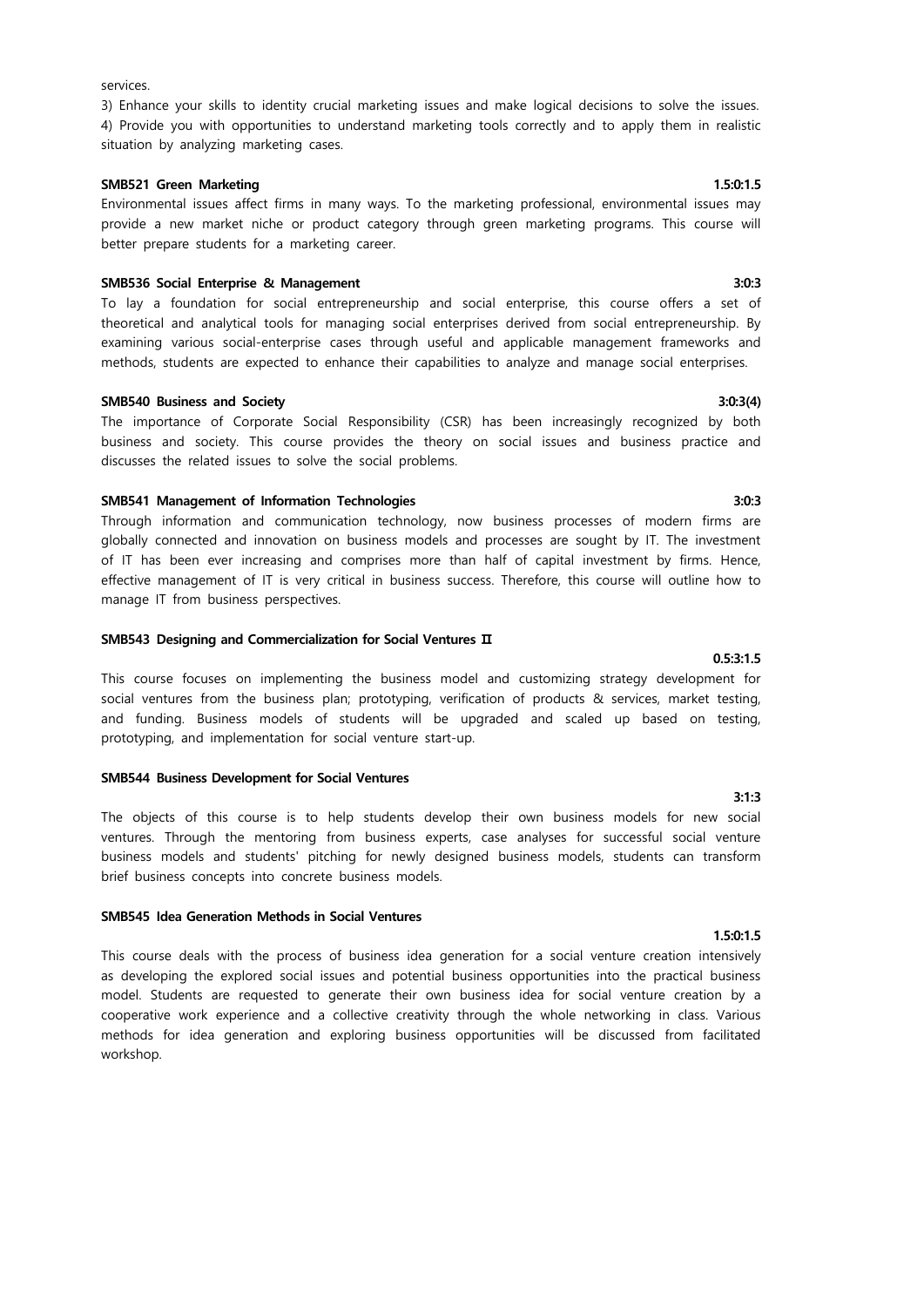# **SMB546 Analyzing Social Issues and Developing Mission 3:0:3**

This course will explore social issues and social mission for social venture creation. A variety of social issues will be analyzed for in-depth discussion and students are requested to develop their own social venture opportunities nd mission. Special lectures on methodologies will be delivered by a number of specialists.

# **SMB547 Social Entrepreneurship 3:0:3(4)**

This course deals with entrepreneurship and the issues faced by entrepreneurial managers who pursue the opportunity and create values. Characteristics and drivers of social entrepreneurship and needed capabilities for social entrepreneurs will be discussed in the class and the field.

### **SMB548 Market Research and Business Model Development in Social Ventures 1.5:0:1.5**

This course aims to enhance the market research capability and business model needed for the start-up of social ventures. Based on the theory of market research, various examples and practical exercises is carried out. In order to increase the feasibility of the business model, the hypothesis establishment and verification process is studied.

# **SMB549 Customer Problem and Solution Validation for Social Venture**

The purpose of this course is to validate customers on your customer problem hypothesis and solution hypothesis. This will make it possible to develop a MVP(Minimum Viable Product) development. To achieve this purpose, this course will support Startup Weekend, SAVE workshop, individual Mentorings, special lectures and so on.

### **SMB550 Product and Service Validation for Social Ventures 3:1:3**

The purpose of this course is to validate customers on your product or service. You will develop MVP(Minimum Viable Product) to validate Product-Market Fit. To achieve this purpose, this course will support Startup Weekend, SAVE workshop, individual Mentorings, special lectures and so on.

### **SMB560 Financial Accounting 3:0:3(6)**

The purpose of this course is to study and understand corporate financial reporting. Emphasis is placed on reading and interpreting the corporate financial statements from the perspective of the user of financial information. The role of accounting information in analyzing the performance of a firm, its valuation and financial contracting is also covered. Since the main objective of the course is to provide accounting knowledge to the future managers of the companies, mechanics of accounting procedures will be covered at a minimum level, only to the extent necessary to understand the financial statements.

### **SMB561 Corporate Financial Policy 3:0:3(5)**

This course provides advanced theories and empirical evidences regarding corporate financing and investment decisions. Specific topics will include capital structure policy, dividend policy, M&A, and corporate governance.

### **SMB564 Business Economics Analysis 3:0:3(5)**

The first half of this course is designed to help students to understand firm's decision and behavior in the framework of microeconomics by focusing on various competition situations, and to develop analytical capabilities of dealing with managerial issues in various business environments. The second half of this course focuses on understanding business environments in terms of macroeconomic situations in which business managers make their real decision.

**3:1:3**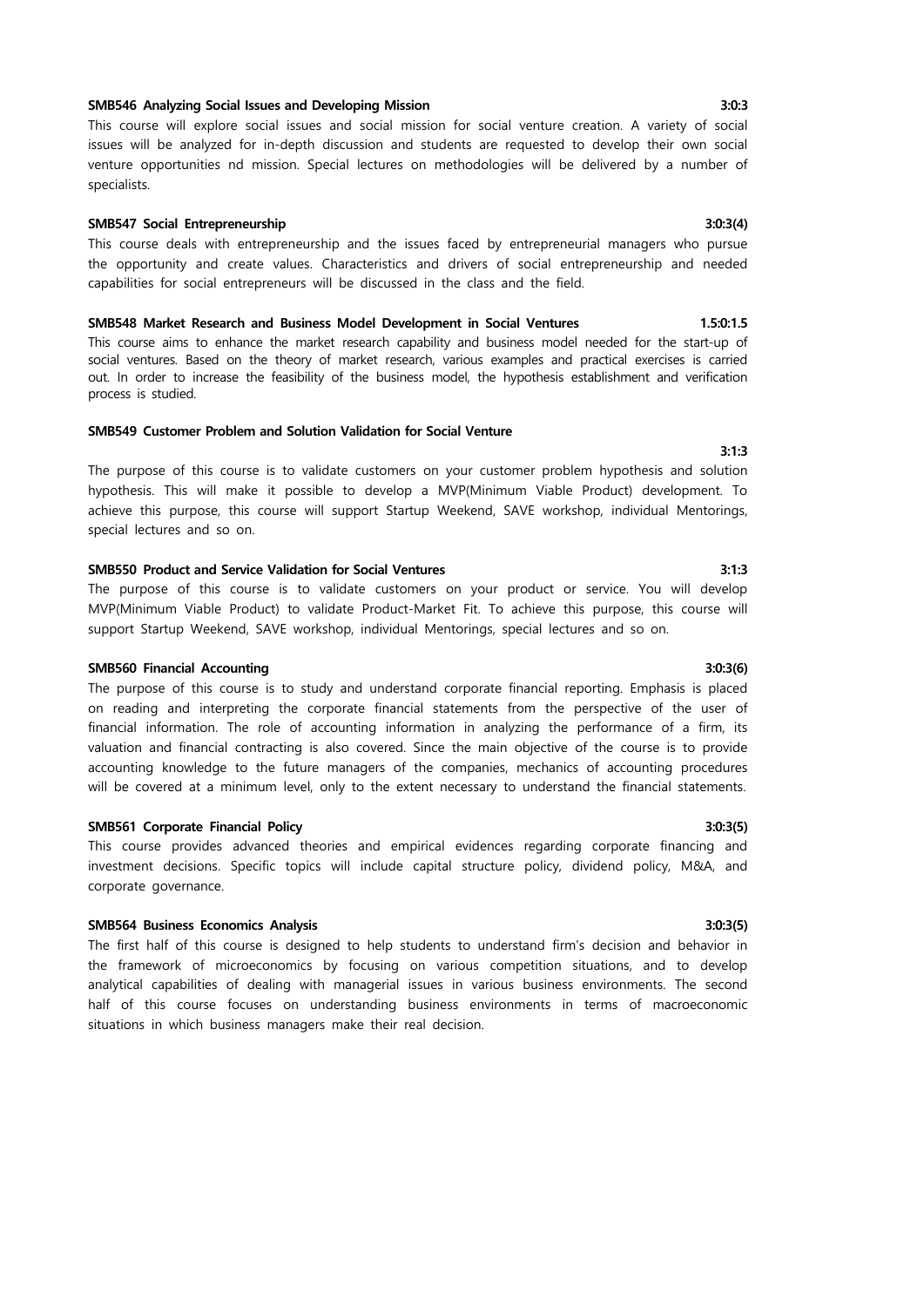### **SMB581 Social Services and Business Innovation 1.5:0:1.5(2)**

This course studies the management theories and practices of business innovation in the field of social services: social work, education, and healthcare etc. The course is theoretically based on the principles of service marketing and operations management and addressees the issues of strategy, design, operations and improvement in social service industry.

### **SMB591 SE Business Development and In-depth Case Studies 2:0:2**

The objects of this course is to provide students with a firm understanding of real world social enterprises that leads to drafting their own business plan after business development. Students are expected to select and analyze in depth the real world cases of domestic/overseas social enterprises and look into critical success factors and key issues that are particular to SEs.

### **SMB592 Business Statistics and Market Research in SE 3:0:3**

Through this course, students will learn about business statistics techniques and market research methodologies (qualitative, quantitative) to make statistical and analytical decisions on real world business problems. Students will also be offered an opportunity to conduct an actual market research of the business area they plan to develop. They are expected to apply qualitative and quantitative techniques to the market research and analyze marketability of their business ideas.

### **SMB594 Field Study in SE** 1:3:2

The Global Immersion Program is specifically designed to provide knowledge, experience, and insight essential to managing students' own social enterprise in the future. The course will be conducted either by visiting social enterprises abroad to gain hands-on field experience or attending global forums or conferences that will give profound inspirations.

| SMB687 Special Topics in Social Enterprises I<br>SMB688 Special Topics in Social Enterprises II | 3:0:3<br>2:0:2 |
|-------------------------------------------------------------------------------------------------|----------------|
|                                                                                                 |                |
| SMB690 Special Topics in Social Enterprises IV                                                  | 1:0:1          |

These courses are designed to provide students with an opportunity to study in depth the special topics that may rise regarding social enterprises. Students are expected to present case analysis and discuss possible topics such as local development and community business; ICT and social innovation; social finance and impact investment; social service and business innovation; and energy environment problems and social enterprise.

### **SMB960 Seminar for Social Enterprises I 1:0:1**

This course is designed to provide students with an opportunity to be exposed to real businesses for social entrepreneurship. Students are expected to attend the seminar delivered by guest speakers, such as top managers in social enterprises and related experts in the field of social entrepreneurship.

### **SMB963 Seminar for Social Enterprises 1.5:0:1.5**

This course is designed to provide students with an opportunity to be exposed to real requirements and processes for creating social ventures. Students are expected to attend the seminar delivered by guest speakers, such as experts in social venturing processes, fund managers for social impact funds, and leaders in non-government organizations and/or in government agencies.

# **SMB964 Research for Social Ventures Commercialization 1.5:0:1.5** 1.5:0:1.5

This course focuses on implementing the business model and customizing strategy development for social ventures from the business plan; prototyping, verification of products & services, market testing, and funding. Business models of students will be upgraded and scaled up based on testing,